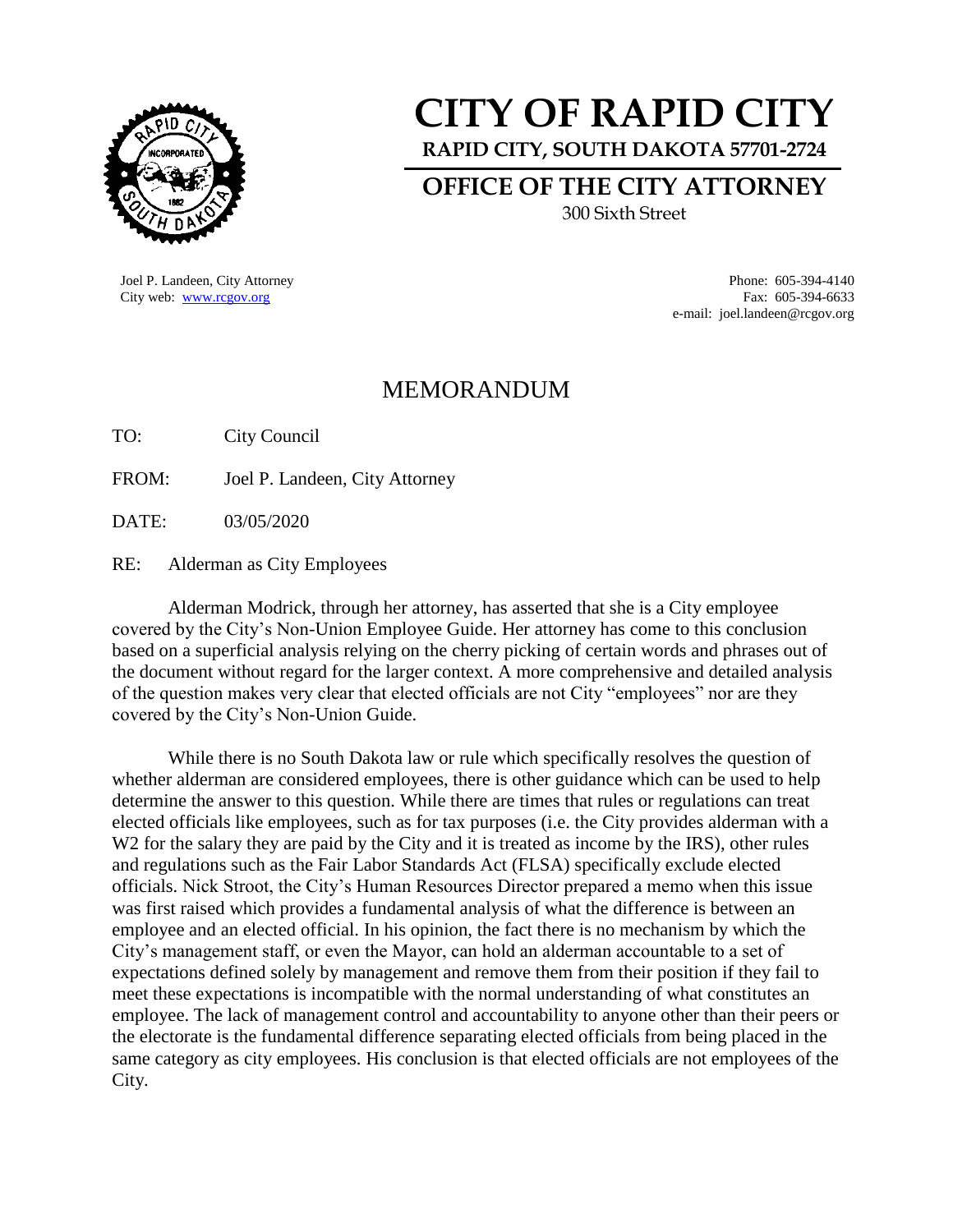Consistent with Mr. Stroot's opinion, South Dakota law defines an employee as "a person who is employed to render personal service to an employer otherwise than in the pursuit of an independent calling, and who in such service *remains entirely under the control and direction of the employer*." SDCL 60-1-1. In determining whether an employer has the right of control over an employee, the courts have stated that important considerations are the evidence of direct control, the method of payment, the furnishing of equipment, and the right to terminate the employment relationship. Alderman would clearly fail to qualify under state law as "employees" of the City under both the direct control test and the inability the City to engage in a conventional termination of the employment relationship.

Mr. Beardsley's argument that the Non-Union Guide by its own terms also includes elected officials is also misplaced. The City's Non-Union Guide states that it is intended to provide general information to City employees who are not covered by a union contract. The guide does not specifically define the term "City employee." To support his argument, Mr. Beardsley points to the guide's definition of "active employment." This term is defined as "receiving compensation from the City, not including worker's compensation." Since alderman receive compensation from the City he concludes they fit the definition and are therefore City employees. What he fails to recognize is the purpose of this definition is not to define who constitutes a "City employee" or establish who is covered by the guide, but is meant to define how that term is used within the guide itself. The term is only used in the provisions regarding the Family Medical Leave Act (FMLA). In paragraph 13 of that section, it deals with how to handle an employee who fails to return to "active employment" after exhausting their FMLA leave. I would note that the definition of an "employee" for purposes of the FMLA is the same as the FLSA, so elected officials are also excluded from the definition of an employee under the FMLA. Since the definition citied by Mr. Beardsley does not define who is considered a "City employee" and only defines how the term "active employment" is to be interpreted in relation to the City's FMLA policies, his determination that this definition demonstrates alderman are City employees because they receive compensation is clearly wrong.

Even if elected officials were City employees, Mr. Beardsley's reliance on the grievance process contained in the guide is also misplaced. The policy defines a grievance as:

A complaint by an employee or group of employees concerning the interpretation, application or alleged misinterpretation or misapplication of the regulations, ordinances, policies or rules of the City of Rapid City, which complaint has not been resolved satisfactorily in an informal manner between the employee and the immediate supervisor.

This process is meant to address alleged violations of the City policies by management. The process requires the employee to attempt to work out any alleged violations with their immediate supervisor and if this fails the grievance procedure provides an appeals process to insure the City is complying with its own rules and procedures. The appeal is then heard by the department director, the Mayor, and ultimately the Dept. of Labor if necessary. For example, if an employee believes they were entitled to premium pay for some of the hours they worked and their immediate supervisor disagreed, they could appeal the decision to their department director, the Mayor, and the Department of Labor. The policy states that it does not create any substantive rights, it simply creates a mechanism to make sure that policies are being correctly interpreted